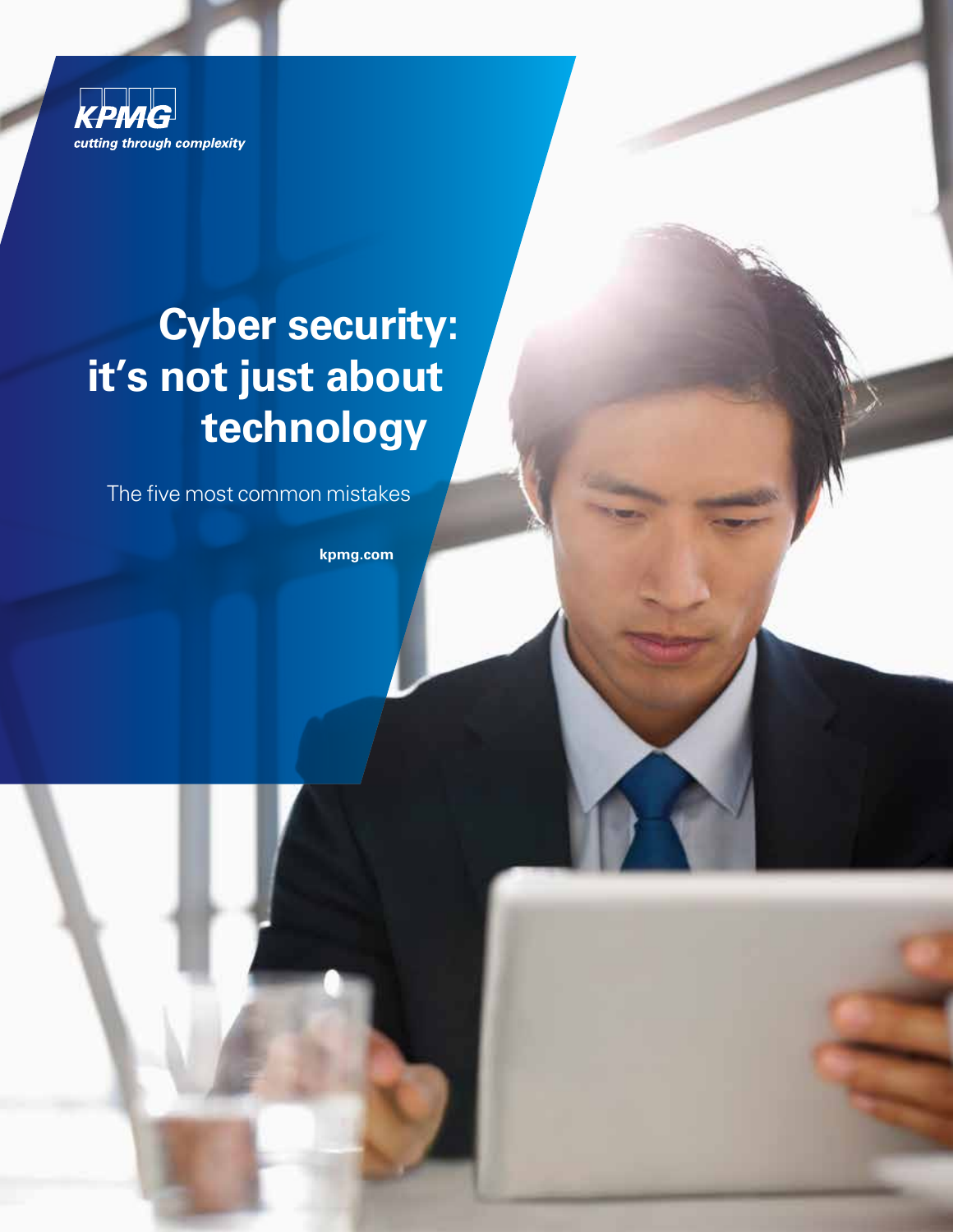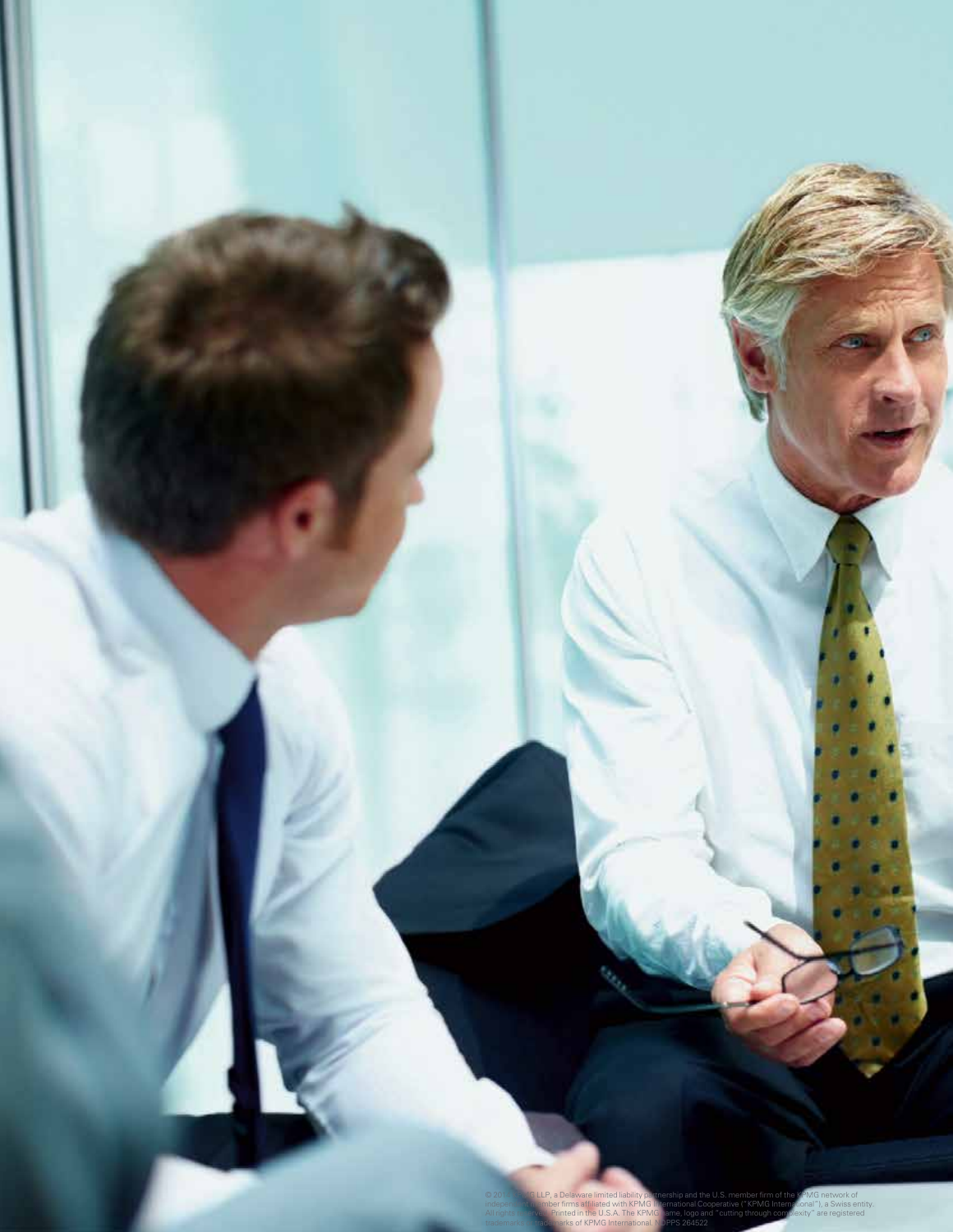### **Contents Preface 1 01 Understanding the cyber risk 3 02 The five most common cyber 5 security mistakes 03 The key is customization 8 04 The six dimensions of cyber maturity 9 05 Are you ready for action? 11**

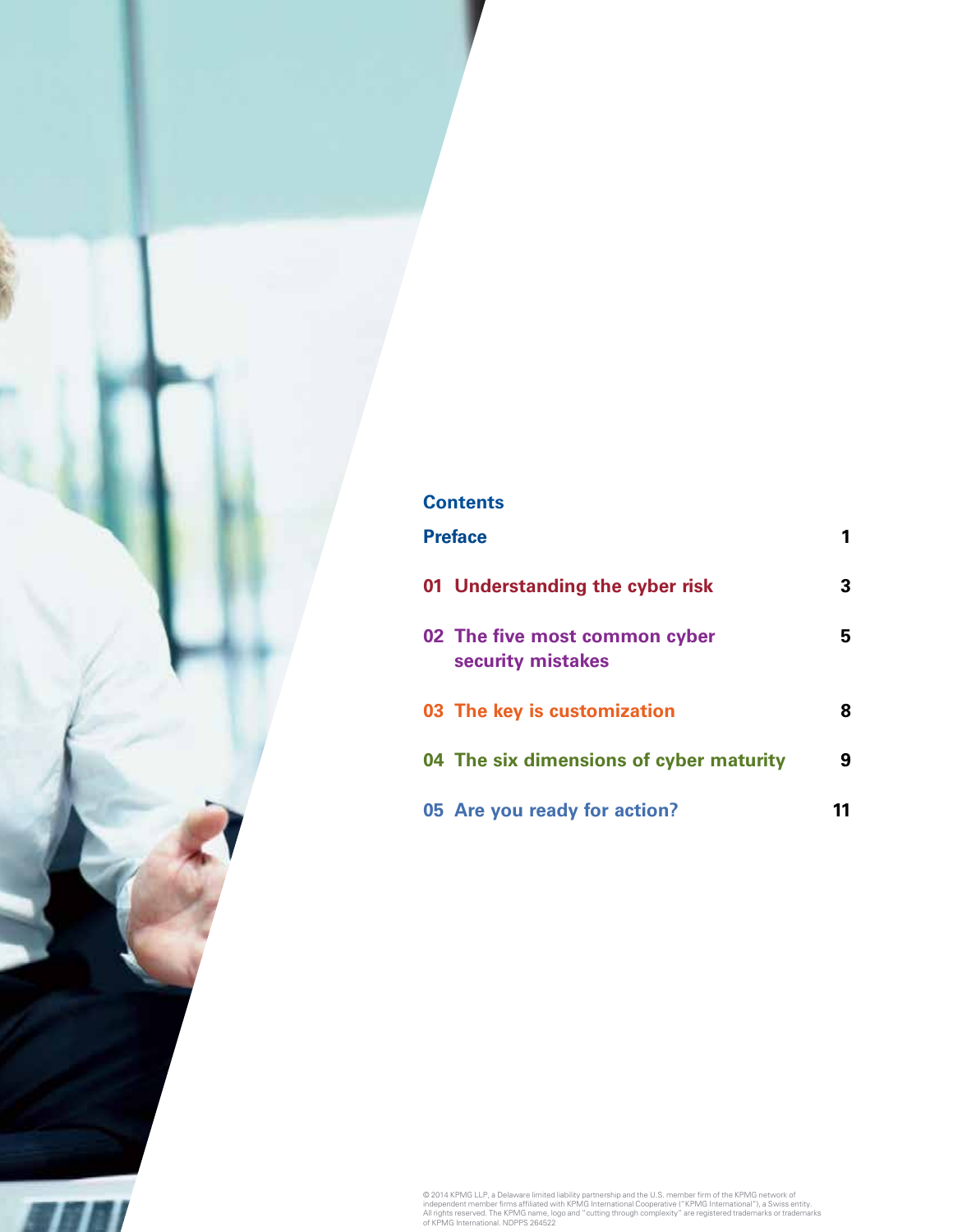#### **Preface**

Cyber security is an important concern for every organization. Daily occurrences demonstrate the risk posed by cyber attackers—from individual, opportunistic hackers, to professional and organized groups of cyber criminals with strategies for systematically stealing intellectual property and disrupting business.

The management of any organization faces the task of ensuring that its organization understands the risks and sets the right priorities. This is no easy task in light of the technical jargon involved and the pace of change.

Focusing on technology alone to address these issues is not enough. Effectively managing cyber risk means putting in place the right governance and the right supporting processes, along with the right enabling technology.

This complexity, however, cannot be an excuse for company management to divest responsibility to technical "experts." It is essential that leaders take control of allocating resources to deal with cyber security, actively manage governance and decision making over cyber security, and build an informed and knowledgeable organizational culture.

This white paper provides essential insights for management to get the basics right. We'll cover the world of cyber crime today, explore five common cyber security mistakes, explain the importance of customizing cyber security policies, outline the critical dimensions of a strong cyber security model, and look at key questions to help you navigate the "new normal" of cyber security.

Steve Barlock Principal, Advisory Information Protection and Business Resilience T: 415-963-7025 E: sbarlock@kpmg.com

Tony Buffomante Principal, Advisory Information Protection and Business Resilience T: 312-665-1748 E: abuffomante@kpmg.com Fred Rica Principal, Advisory Information Protection and Business Resilience T: 973-912-4524 E: frica@kpmg.com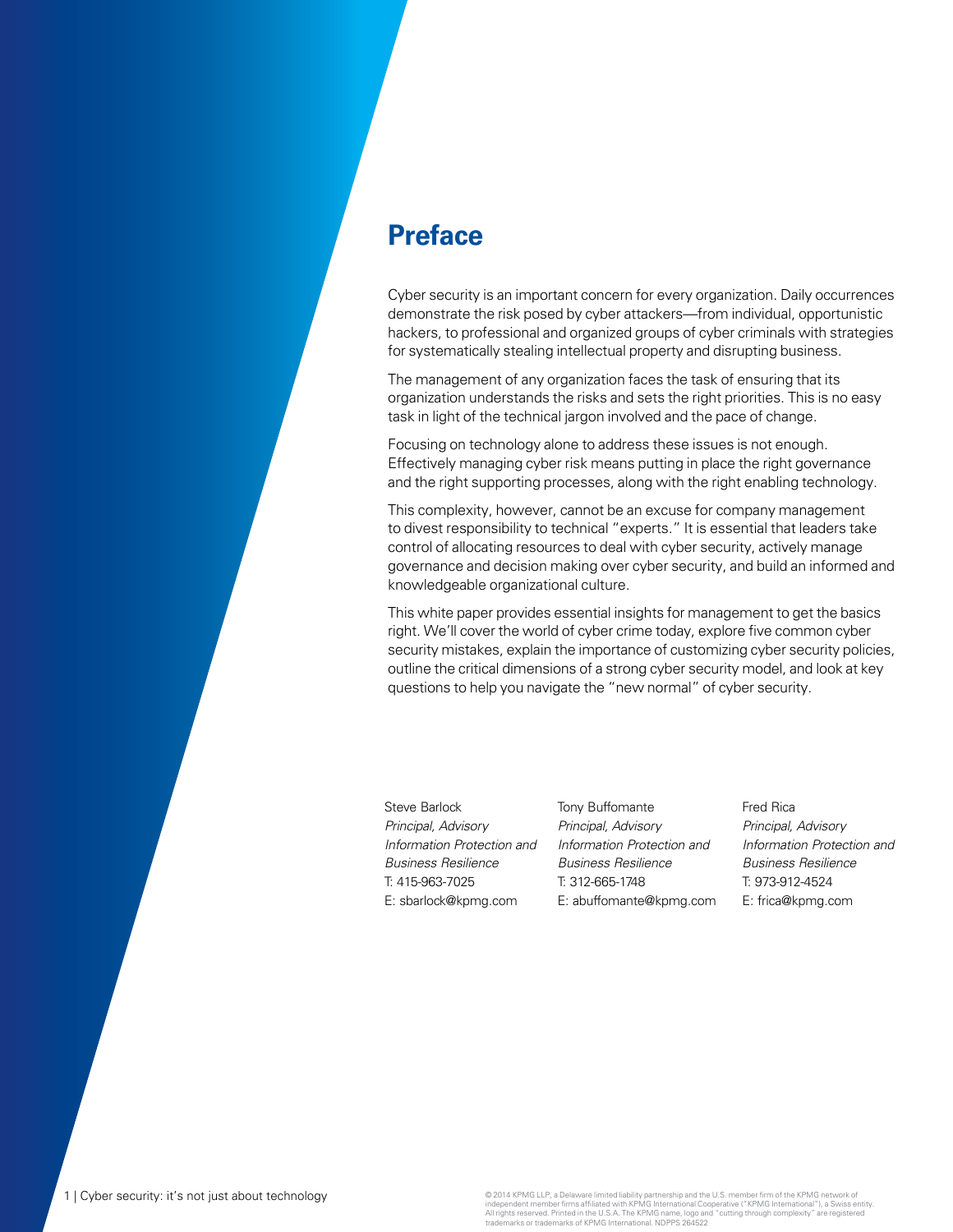

#### **What is cyber crime and who is carrying it out?**

Cyber crime is a range of illegal digital activities targeted at organizations in order to cause harm. The term applies to a wide range of targets and attack methods.

Understanding the "actor," i.e. the person or organization that is sponsoring or conducting the attacks, is essential for effective defense.

Actors can be divided into four categories:

- **1.** An individual hacker, generally acting alone and motivated by being able to show what he/she can do
- **2.** The activist, focused on raising the profile of an ideology or political viewpoint, often by creating fear and disruption
- **3.** Organized crime, focused solely on financial gain through a variety of mechanisms, from phishing to selling stolen company data
- **4.** Governments, focused on improving their geopolitical position and/or commercial interests

Attacks by these different actors have a number of different characteristics, such as the type of target, the attack methods and scale of impact.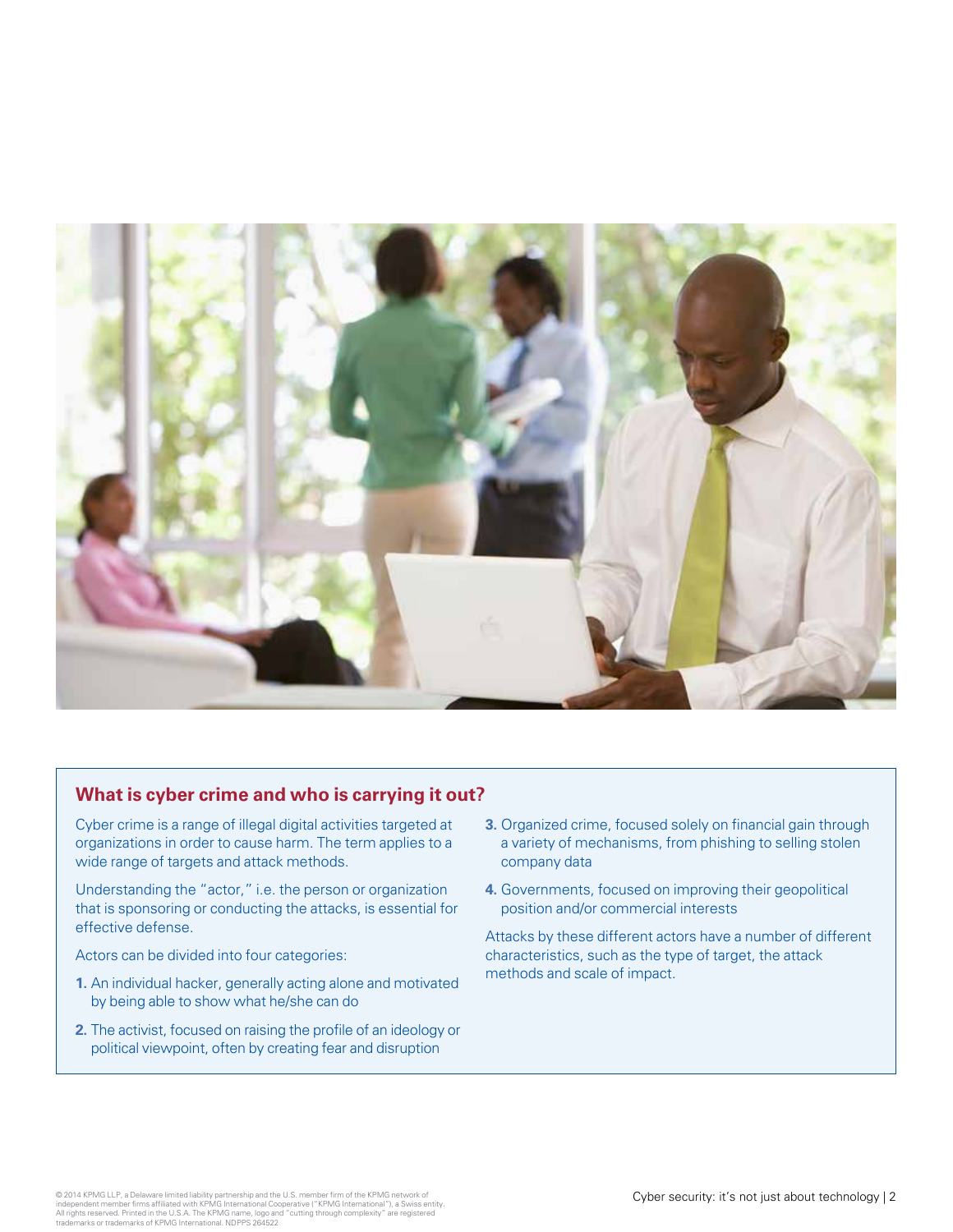# **Understanding the cyber risk 01**

The amount of data continues to grow exponentially, as does the rate at which organizations share data through online networks. Billions of machines – tablets, smartphones, ATM machines, security installations, oil fields, environmental control systems, thermostats and much more – are all linked together, increasing inter-dependencies exponentially. Organizations increasingly open their IT systems to a wide range of machines and lose direct control of data security. Furthermore, business continuity, both in society and within companies, is increasingly dependent on IT. Disruption to these core processes can have a major impact on service availability.

Cyber criminals are very aware of these vulnerabilities. Driven by a wide range of motivations – from pure financial gain, to raising the profile of an ideology, to espionage or terrorism – individual hackers, activists, organized criminals and governments are attacking government and company networks within increasing volume and severity.

But while the cyber threat is very real and its impact can be debilitating, the media often sketches an alarmist picture of cyber security, creating a culture of

disproportionate fear. Not all organizations are necessarily easy targets for cyber criminals. For example, a small or midsized company has a very different risk profile than a multinational organization.

What is true for any government or organization is that cyber crime risks can be controlled. Cyber criminals are not invincible geniuses, and while they can

cause real damage to your business, you can take steps to protect yourself against them. You may not be able to achieve 100 percent security, but by treating cyber security as "business as usual" and balancing investment between risks and potential impacts, your organization will be well prepared to combat cyber crime.

#### **Organizations can reduce the risks to their business by building up capabilities in three critical areas – prevention, detection and response.**

#### Prevention

Prevention begins with governance and organization. It is about installing fundamental measures, including placing responsibility for dealing with cyber crime within the organization and developing awareness training for key staff.

#### **Detection**

Through monitoring of critical events and incidents, an organization can strengthen its technological detection measures. Monitoring and data mining together form an excellent instrument to detect strange patterns in data traffic, to find the location on which the attacks focus and to observe system performance.

#### Response

Response refers to activating a well-rehearsed plan as soon as evidence of a possible attack occurs. During an attack, the organization should be able to directly deactivate all technology affected. When developing a response and recovery plan, an organization should perceive cyber security as a continuous process and not as a one-off solution.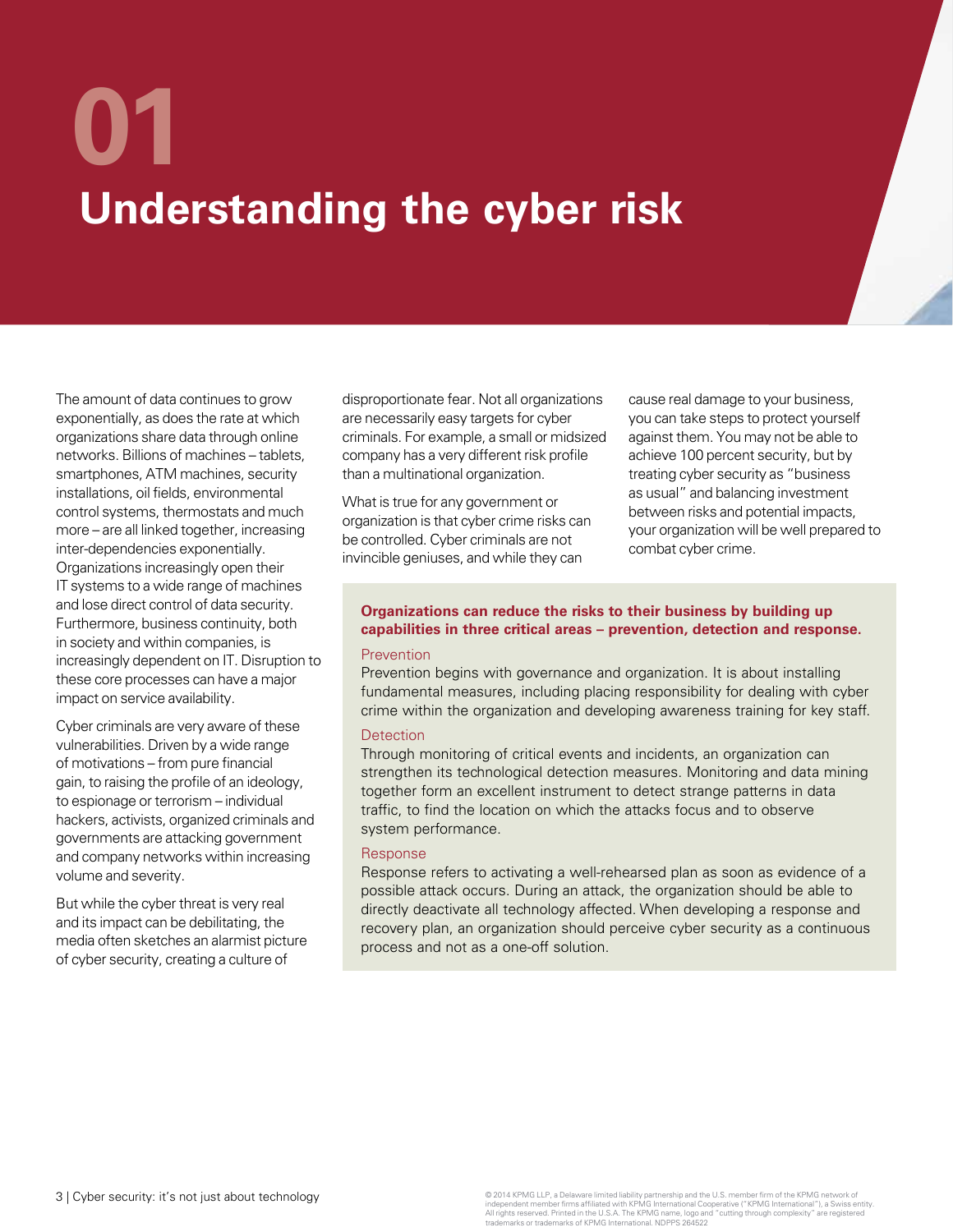

|                                       | <b>Prevention</b>                                                                      | <b>Detection</b>                                                                                          | <b>Response</b>                                           |
|---------------------------------------|----------------------------------------------------------------------------------------|-----------------------------------------------------------------------------------------------------------|-----------------------------------------------------------|
| <b>Management</b><br>and organization | Appointing cyber crime<br>responsibilities                                             | Ensuring a 24/7 stand-by<br>(crisis) organization                                                         | Using forensic analysis skills                            |
| <b>Processes</b>                      | Cyber crime response tests<br>(simulations)<br>Periodic scans and penetration<br>tests | Procedures for follow-up of<br><i>incidents</i>                                                           | Cyber crime response plan                                 |
| <b>Technology</b>                     | Ensuring adequate desktop<br>security<br>Ensuring network<br>segmentation              | Implementing logging of<br>critical processes<br>Implementing central monitoring<br>of security incidents | Deactivating or discontinuing<br>IT services under attack |

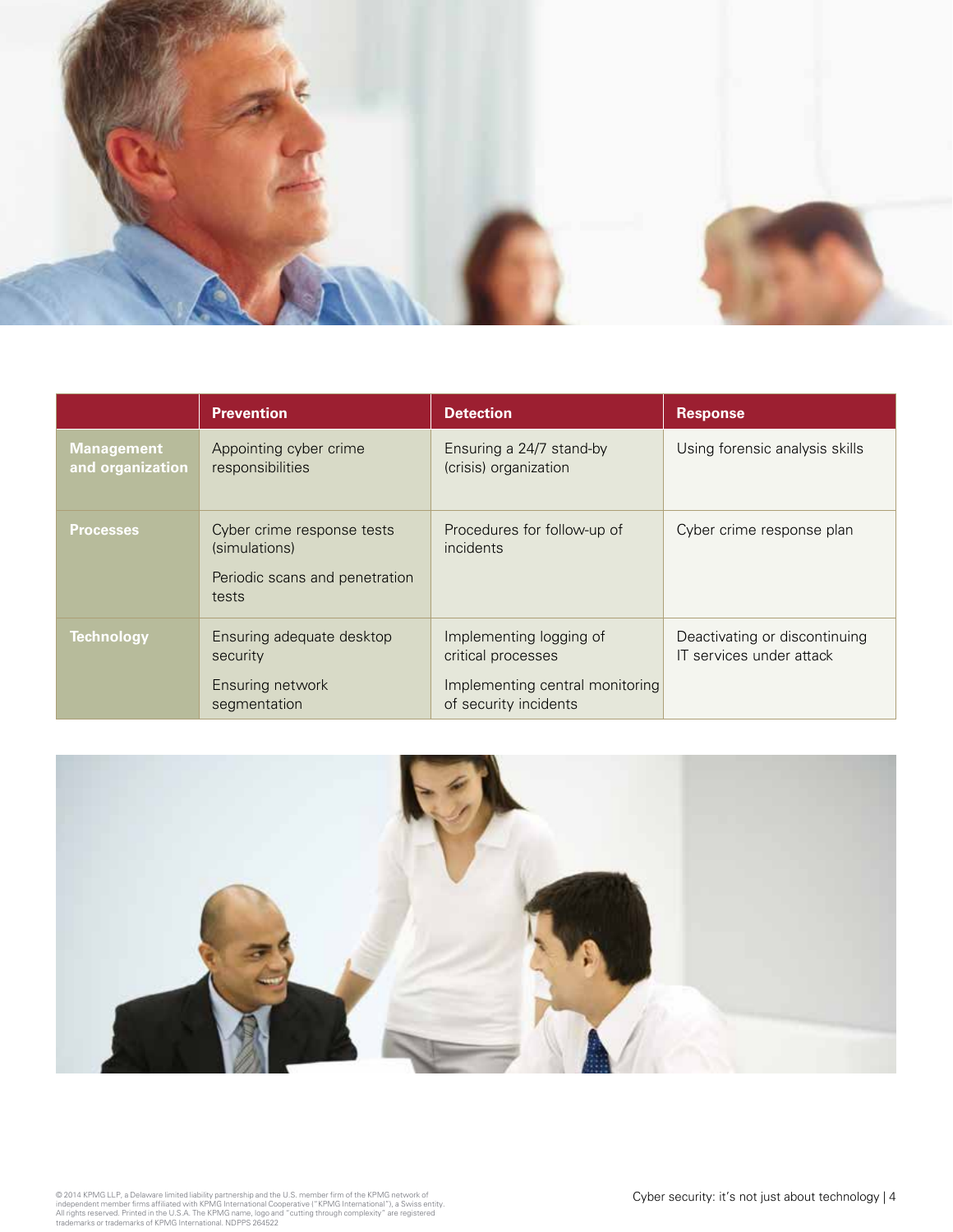## **02 The five most common cyber security mistakes**

To many, cyber security is a bit of a mystery. This lack of understanding has created many misconceptions among management about how to approach cyber security. From our years of experience, we have seen the following five cyber security mistakes repeated over and over – often with drastic results.

#### **1**

#### Mistake: **"We have to achieve 100 percent security"**

#### Reality: **100 percent security is neither feasible nor the appropriate goal**

Almost every airline company claims that flight safety is its highest priority while recognizing that there is an inherent risk in flying. The same applies to cyber security. Whether it remains private or is made public, almost every large, well-known organization will unfortunately experience information theft.

Developing the awareness that 100 percent protection against cyber crime is neither a feasible nor an appropriate goal is already an important step towards a more effective policy, because it allows you to make choices about your defensive posture. A good defensive posture is based on understanding the threat (i.e., the criminal) relative to organizational vulnerability (prevention), establishing mechanisms to detect an imminent or actual breach (detection) and establishing a capability that immediately deals with incidents (response) to minimize loss.

In practice, the emphasis is often skewed towards prevention – the equivalent to building impenetrable walls to keep the intruders out. Once you understand that perfect security is an illusion and that cyber security is "business as usual," you also understand that more emphasis must be placed on detection and response. After a cyber crime incident, which may vary from theft of information to a disruptive attack on core systems, an organization must be able to minimize losses and resolve vulnerabilities.

**2**

#### Mistake: **"When we invest in bestof-class technical tools, we are safe"**

#### Reality: **Effective cyber security is less dependent on technology than you think**

The world of cyber security is dominated by specialist suppliers that sell technical products, such as products that enable rapid detection of intruders. These tools are essential for basic security, and must be integrated into the technology architecture, but they are not the basis of a holistic and robust cyber security policy and strategy. The investment in technical tools should be the output, not the driver, of cyber security strategy. Good security starts with developing a robust cyber defense capability. Although this is generally led by the IT department, the knowledge and awareness of the end user is critical. The human factor is and remains, for both IT professionals and the end user, the weakest link in relation to security. Investment in the best tools will only deliver the return when people understand their responsibilities to keep their networks safe. Social engineering, in which hackers manipulate employees to gain access to systems, is still one of the main risks that organizations face.

Technology cannot help in this regard and it is essential that managers take ownership of dealing with this challenge. They have to show genuine interest and be willing to study how best to engage with the workforce to educate staff and build awareness of the threat from cyber attack. This is often about changing the culture such that employees are alert to the risks and are proactive in raising concerns with supervisors.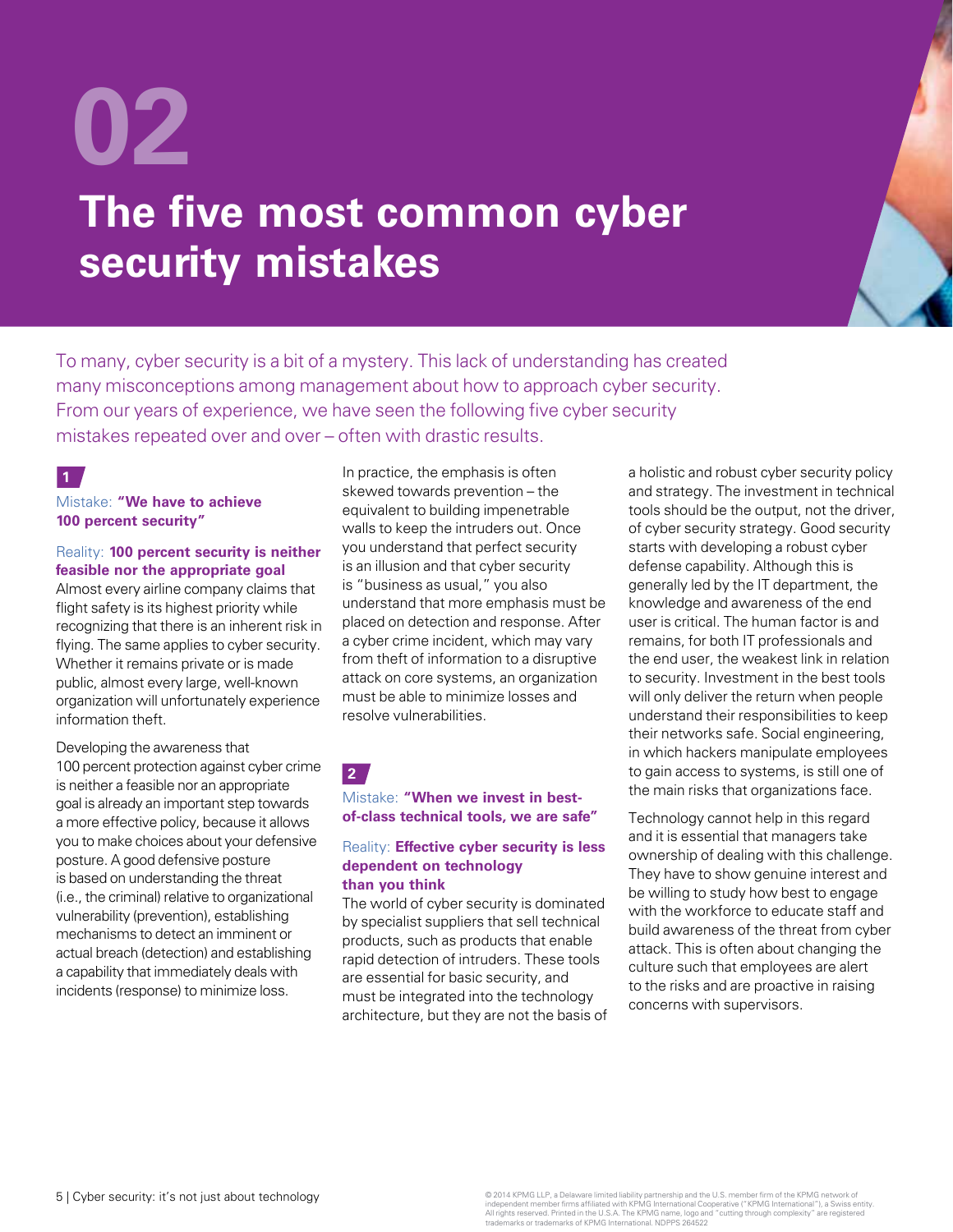

#### **3**

Mistake: **"Our weapons have to be better than those of the hackers"**

Reality: **The security policy should primarily be determined by your goals, not those of your attackers** The fight against cyber crime is an example of an unwinnable race. The attackers keep developing new methods and technology and the defense is always one step behind. So is it useful to keep investing in increasingly sophisticated tools to prevent attack?

While it is important to keep up to date and to obtain insights into the intention of attackers and their methods, it is critical for managers to adopt a flexible, proactive and strategic approach to cyber security. Given the immeasurable value of a company's information assets, and the severe implication of any loss on the core business, cyber security policies need to prioritize investment into critical asset protection, rather the latest technology or system to detect every niche threat.

First and foremost, managers need to understand what kinds of attackers their business attracts and why. An organization may perceive the value of its assets differently than a criminal. How willing are you to accept risks to certain assets over others? Which systems and people store your key assets, keeping in mind that business and technology have developed as chains and are therefore codependent on each other's security?

**4**

#### Mistake: **"Cyber security compliance is all about effective monitoring"**

Reality: **The ability to learn is just as important as the ability to monitor**  Reality shows that cyber security is very much driven by compliance. This is understandable, because many organizations have to accommodate a range of laws and legislation. However, it is counterproductive to view compliance as the ultimate goal of cyber security policy.

Only an organization that is capable of understanding external developments and incident trends and using this insight to inform policy and strategy will be successful in combating cyber crime in the long term. Therefore, effective cyber security policy and strategy should be based on continuous learning and improvement.

- Organizations need to understand how threats evolve and how to anticipate them. This approach is ultimately more cost-effective in the long term than developing ever-higher security "walls." This goes beyond the monitoring of infrastructure: it is about smart analysis of external and internal patterns in order to understand the reality of the threat and the short-, medium- and long-term risk implications. This insight should enable organizations to make sensible security investment choices, including investing to save. Unfortunately, in practice, many organizations do not take a strategic approach and do not collect and use the internal data available to them.
- Organizations need to ensure that incidents are evaluated in such a way that lessons can be learned. In practice, however, actions are driven by real-time incidents and often are not recorded or evaluated. This destroys the ability of the organization to learn and put better security arrangements in place in the future.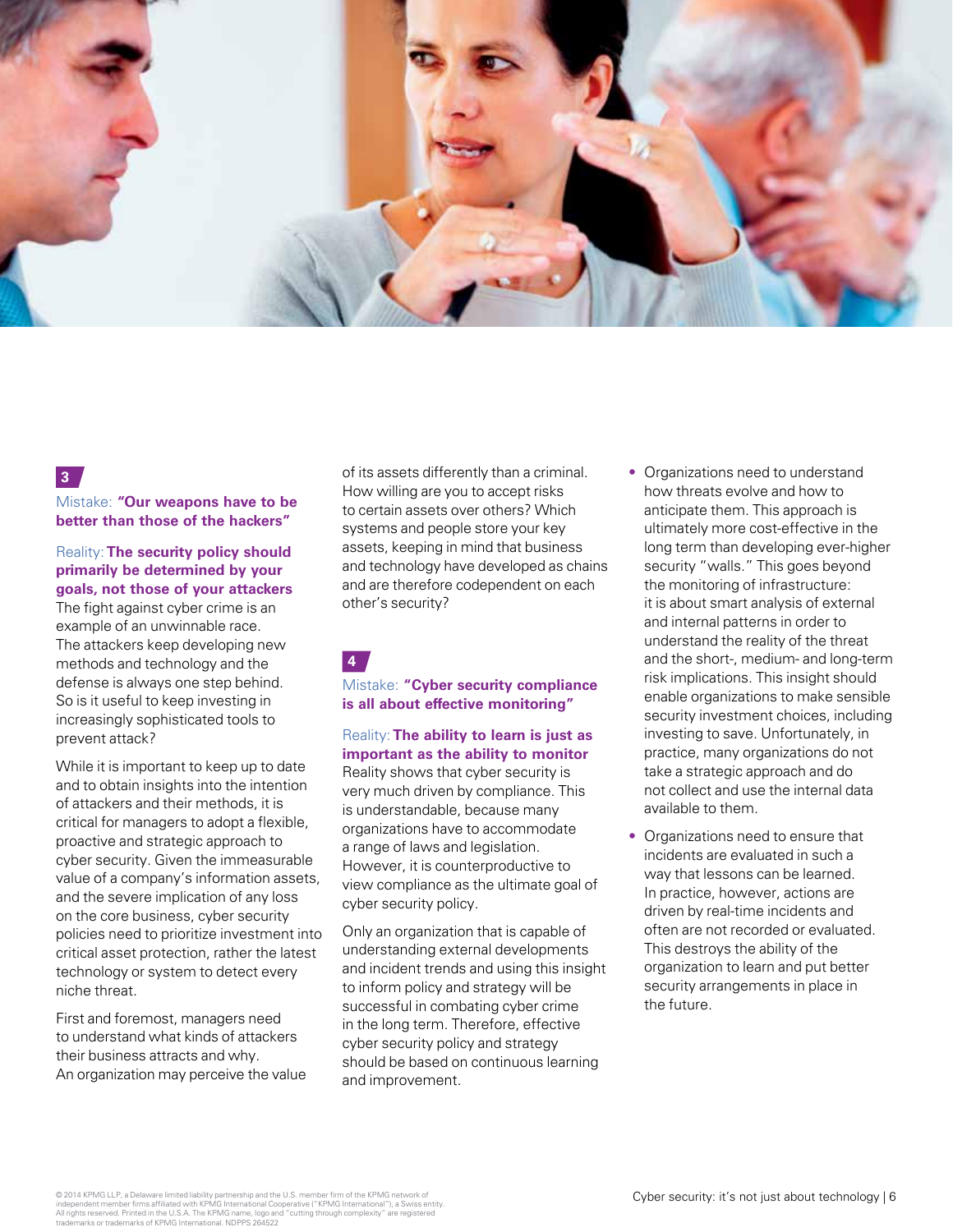

- The same applies to monitoring attacks. In many cases, organizations have certain monitoring capabilities, but the findings are not shared with the wider organization. No lessons, or insufficient lessons, are learned from the information received. Furthermore, monitoring needs to be underpinned by an intelligence requirement. Only if you understand what you want to monitor does monitoring become an effective tool to detect attacks.
- Organizations need to develop an enterprise-wide method for assessing and reporting cyber security risks. This requires protocols to determine risk levels and escalations, and methods for equipping the board with insight into strategic cyber risks and the impacts to core business.

#### **5**

Mistake: **"We need to recruit the best professionals to defend ourselves from cyber crime"**

#### Reality: **Cyber security is not a department, but an attitude**

Cyber security is often seen as the responsibility of a department of specialist professionals. This mindset may result in a false sense of security and lead to the wider organization not taking responsibility.

The real challenge is to make cyber security a mainstream approach. This means, for example, that cyber security should become part of HR policy, even in some cases linked to remuneration. It also means that cyber security should have a central place when developing new IT systems, and not, as is often the case, be given attention only at the end of such projects.

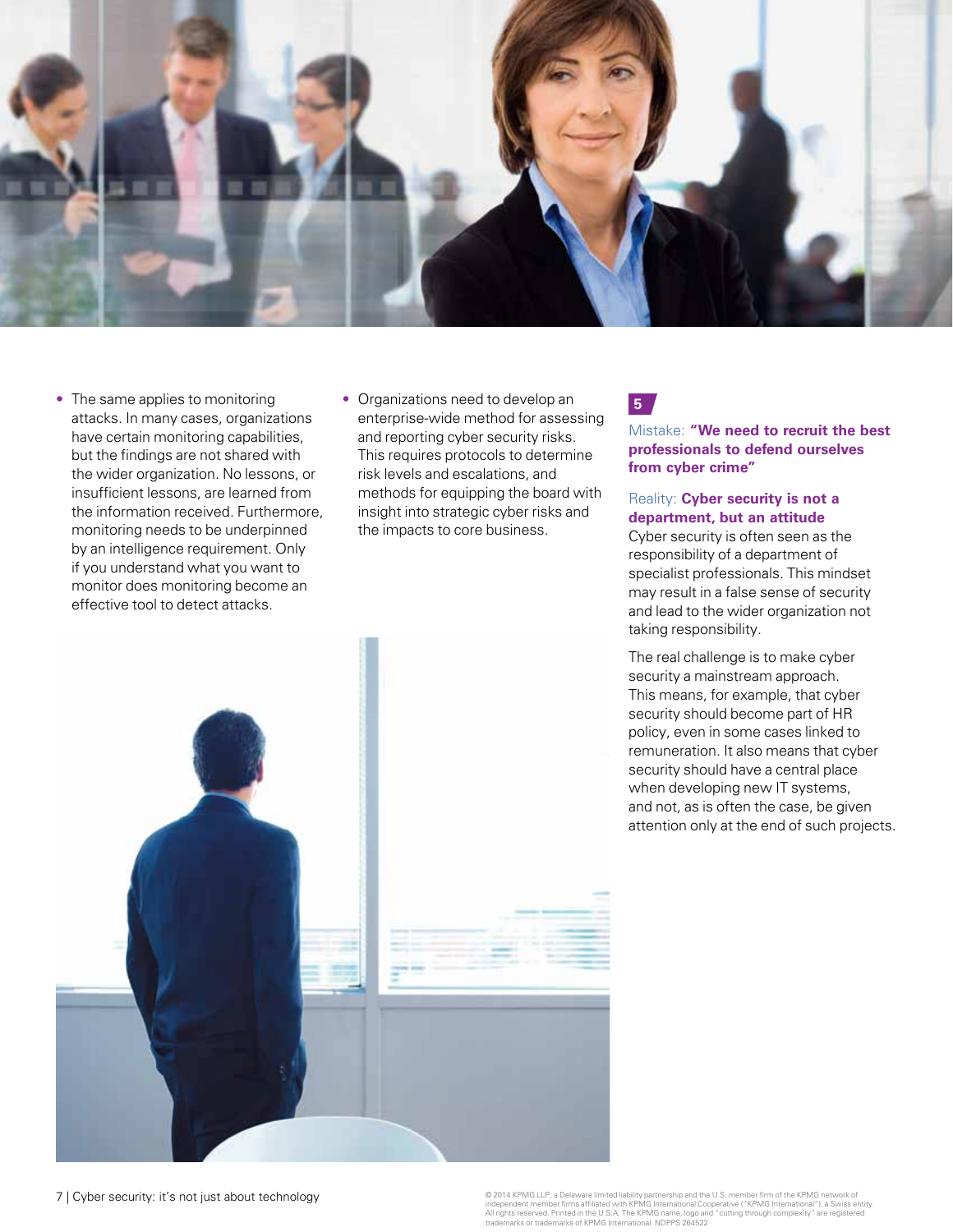# **03 The key is customization**

The risks of cyber crime for a local entrepreneur compared to a globally operating multinational are vast. The former may not have the resources or expertise to adequately detect or prevent cyber crime. But the latter is a more attractive target to criminals: it is more visible, more dependent on IT, and has far more valuable assets.

It is clear that both businesses need to adopt a customized approach to cyber security, based on the character of the organization, its risk appetite and the knowledge available. Consider how a jeweler arrives at the proper level of security through a strategic, realistic and customized approach to protecting its assets. Then compare it to the current common corporate approach to cyber security.

| Jeweler's perspective on theft security                                                           | <b>Corporate perspective on cyber security</b>                                                                                                |
|---------------------------------------------------------------------------------------------------|-----------------------------------------------------------------------------------------------------------------------------------------------|
| I know which assets to protect and have set up the                                                | I take measures without a having a clear idea of the assets                                                                                   |
| appropriate measures.                                                                             | it is essential to protect.                                                                                                                   |
| perceive theft as a risk in the business and know that                                            | I see cyber crime as something exotic and strive to achieve                                                                                   |
| realistically I can't be in business if I want 100 percent security.                              | 100 percent security.                                                                                                                         |
| I focus on measures that prevent a person from leaving with<br>valuable goods.                    | I focus on measures that prevent a person from entering<br>and forget to take measures that prevent a person from<br>taking away information. |
| I do not let security suppliers spook me and I make my own                                        | My security policy depends on the tools available in the                                                                                      |
| purchasing decisions.                                                                             | marketplace, without knowing exactly what I need.                                                                                             |
| When it goes wrong or almost goes wrong, I learn a lesson.                                        | When it goes wrong or almost goes wrong, I panic.                                                                                             |
| I train employees in how to reduce the risk of theft and talk<br>to them when they make mistakes. | I view cyber security as mainly a matter for specialist<br>professionals and don't want to burden the rest of the<br>organization with it.    |
| I invest in tools because they assist the continuity of                                           | I invest in tools because it is mandatory and because the                                                                                     |
| my business.                                                                                      | media reports on incidents every day.                                                                                                         |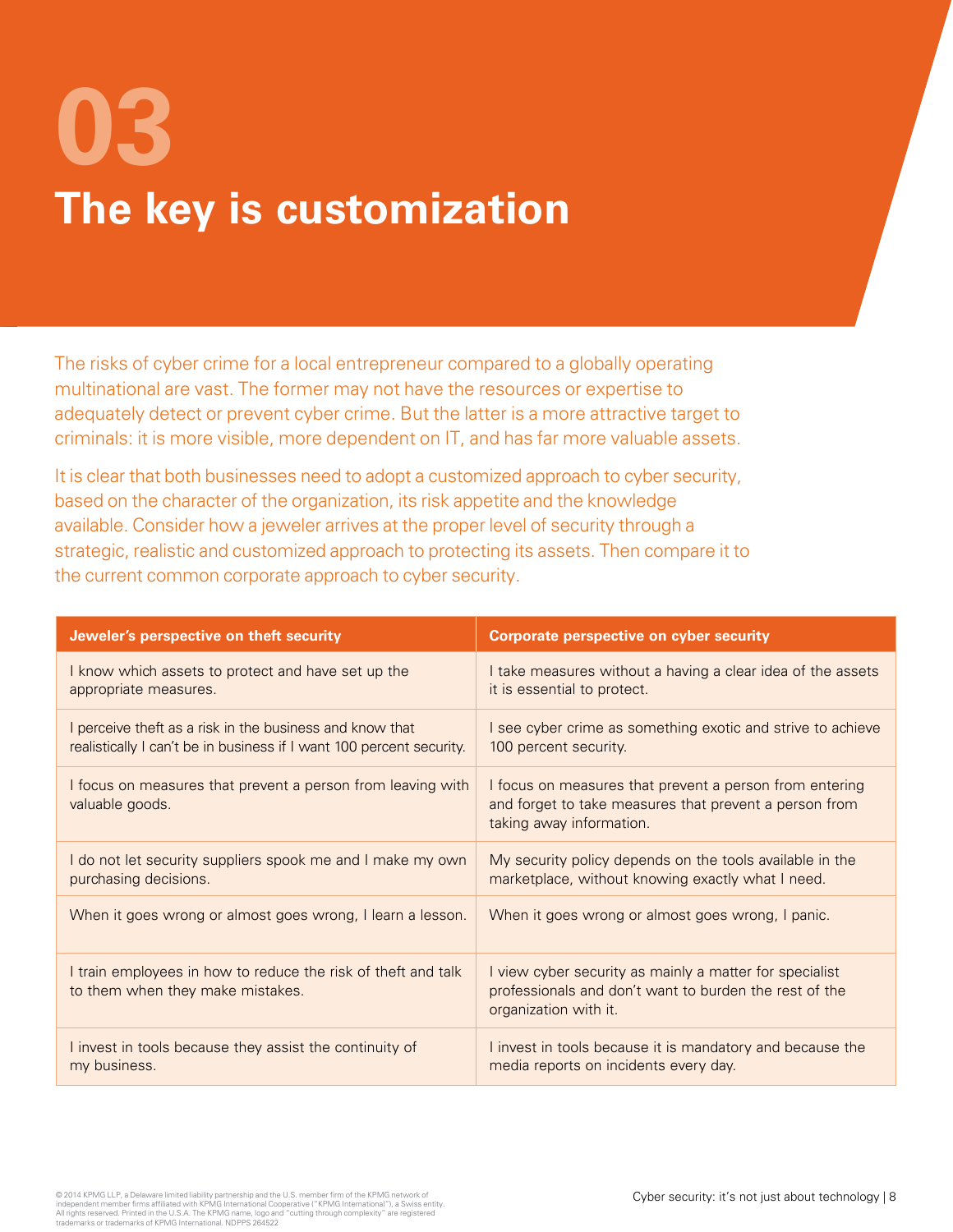## **04 The six dimensions of cyber maturity**

As management, you want to know whether your organization has an adequate approach to cyber security. At KPMG LLP (KPMG), we consider six key dimensions that together provide a comprehensive and in-depth view of an organization's cyber maturity.



#### **Leadership and Governance**

Is the board demonstrating due diligence, ownership and effective management of risk?

#### **Human Factors**

What is the level and integration of a security culture that empowers and ensures the right people, skills, culture and knowledge?

#### **Information Risk Management**

How robust is the approach to achieve comprehensive and effective risk management of information throughout the organization and its delivery and supply partners?

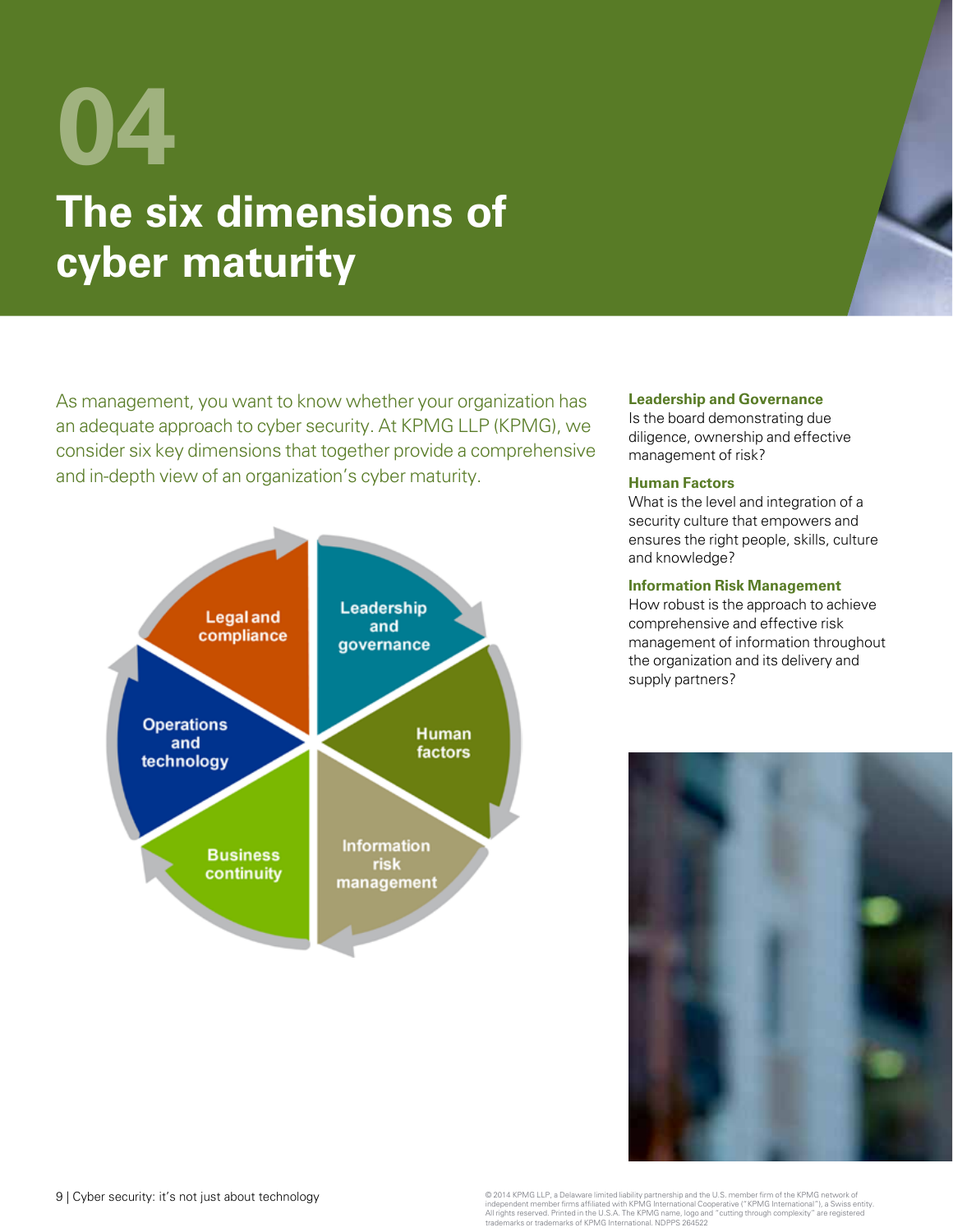

#### **Business Continuity**

Have we made preparations for a security event and the ability to prevent or minimize the impact through successful crisis and stakeholder management?

#### **Operations and Technology**

What is the level of control measures implemented to address identified risks and minimize the impact of compromise?

#### **Legal and Compliance**

Are we complying with relevant regulatory and international certification standards?

Addressing all six of these key dimensions can lead to a holistic cyber security model, providing the following advantages to any organization:

- Minimizing the risk of an attack on an organization by an outside cyber criminal, as well as limiting the impact of successful attacks
- Better information on cyber crime trends and incidents to facilitate decision making
- Clearer communication on the theme of cyber security, enabling everyone to know his or her responsibilities

and what needs to be done when an incident has occurred or is suspected

- Improved reputation, as an organization that is well prepared and has given careful consideration to its cyber security is better placed to reassure its stakeholders
- Increased knowledge of competence in relation to cyber security
- Benchmarking the organization in relation to peers in the field of cyber security

• 

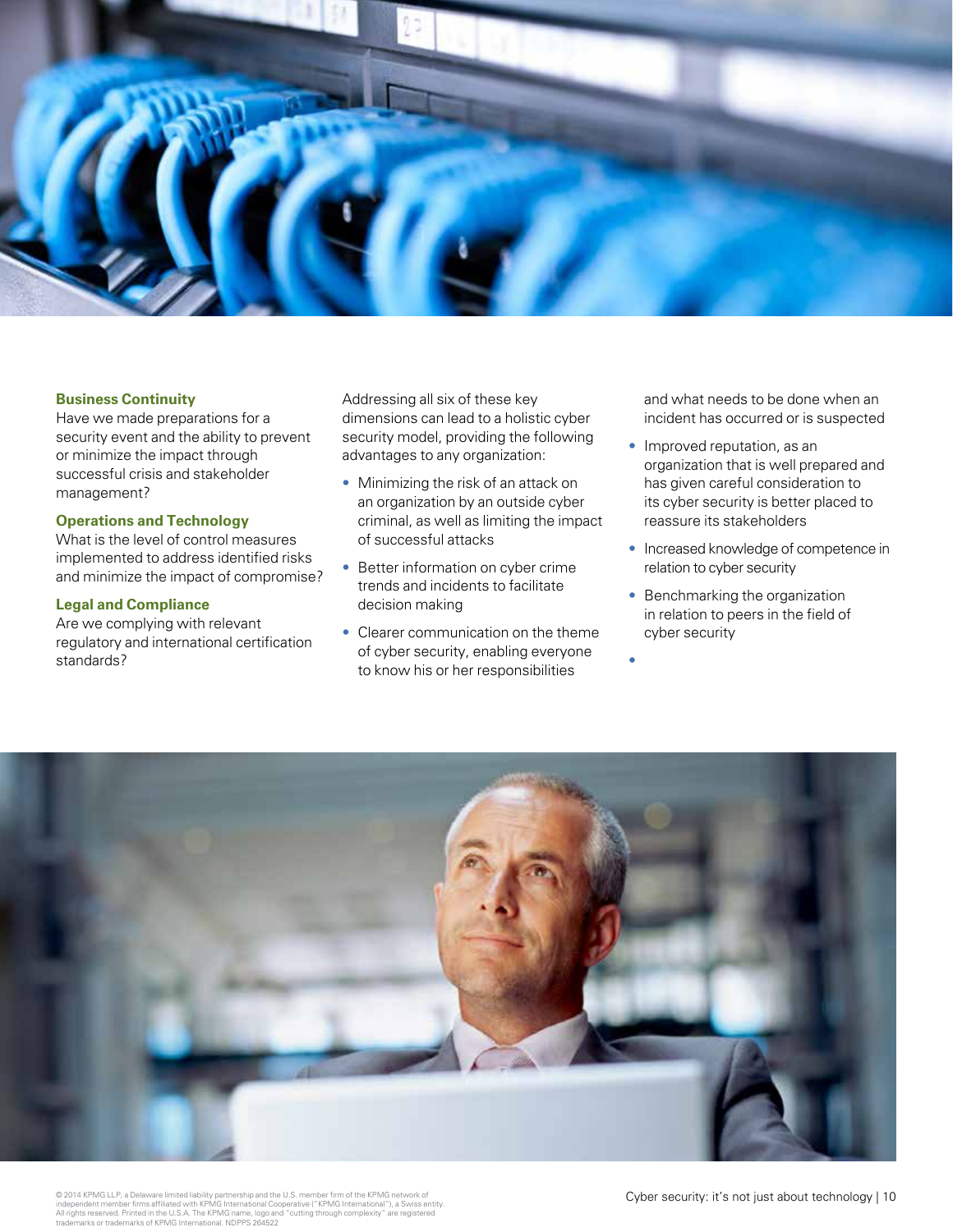# **Are you ready for action? 05**

Cyber security must be on your agenda. Your management, boards, shareholders and clients all expect you to pay sufficient attention to this problem.

But just because you recognize the problem doesn't mean you are ready for action.

Developing a strategic, customized and comprehensive cyber security program, driven from the top, will help you avoid five common cyber security mistakes:

- 1. "We have to achieve 100 percent security"
- 2. "When we invest in best-of-class technical tools, we are safe"
- 3. "Our weapons have to be better than those of the hackers"
- 4. "Cyber security compliance is all about effective monitoring"
- 5. "We need to recruit the best professionals to defend ourselves from cyber crime"

If you have taken a holistic view of cyber security and can answer the following questions about your approach, **you are ready for action!** 



- **1.** How big is the risk for your organization and the organizations you do business with?
	- How attractive is your organization to potential cyber criminals?
	- How dependent is your organization on the services of partners, suppliers and other organizations, and how integrated are the corresponding IT processes?
	- Do you know which processes and/ or systems represent the greatest assets from a cyber security perspective?
	- Have you considered how much risk you are willing to take in relation to these processes and/or systems, since there is no such thing as 100 percent security?
	- Do your partners have the same risk appetite and cyber security measures as you do?
	- Have you developed clear business cases for your cyber security investments?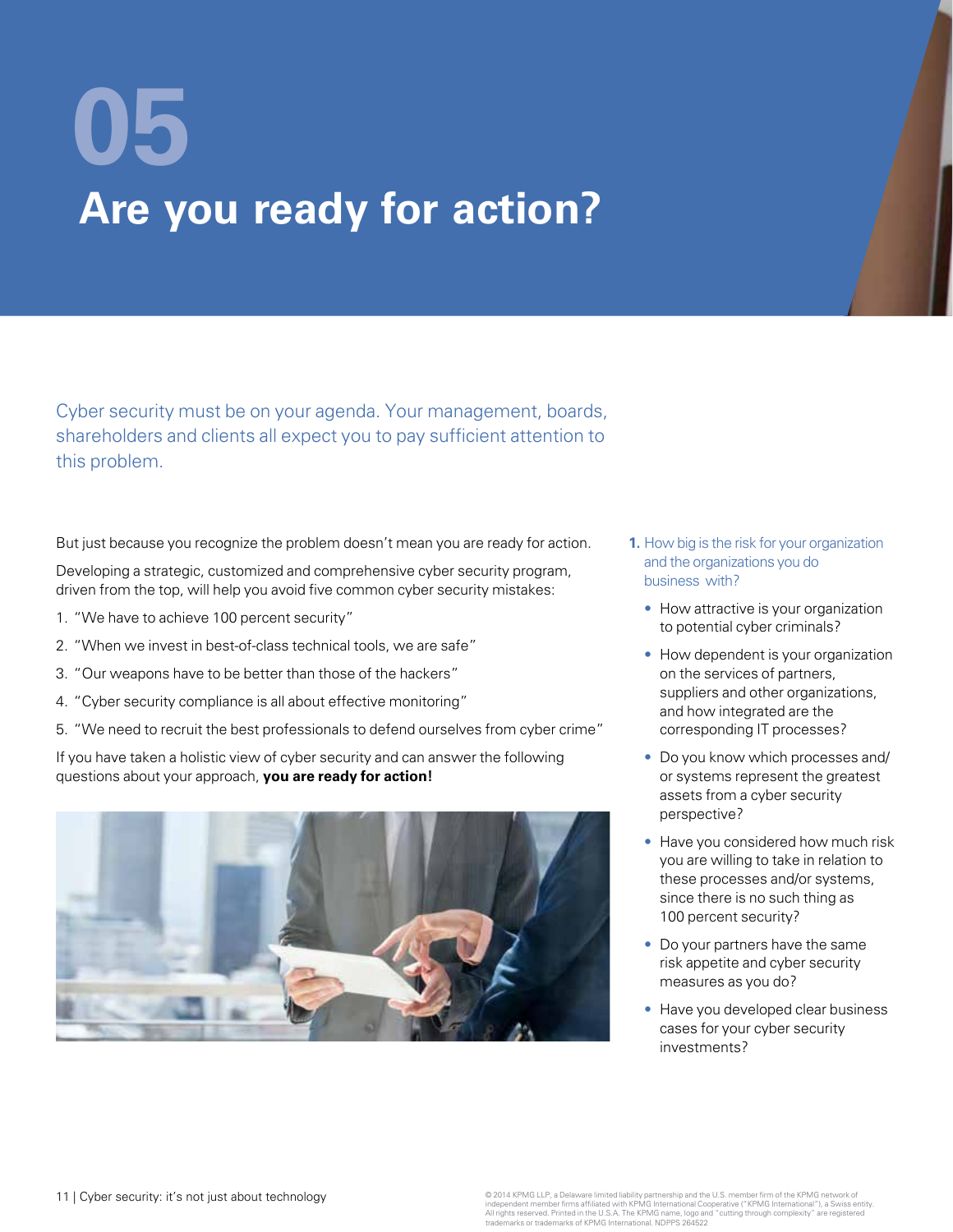

- **2.** Do governance processes and the organizational culture enable effective risk management?
	- Do you know how the culture of your organization contributes to (or hampers) good cyber security?
	- When was the last time your board communicated something about the importance of cyber security?
	- Are you prepared to act in the event of a crisis or incident? Do you know how you should communicate and who should do it?
	- Can you provide assurance to stakeholders on your cyber security policy?

**3.** How large should your cyber security budget be and how should you spend it?

Depending on the risk profile of your organization, the budget for cyber security should probably be in the range of three percent to five percent of your total IT budget. Currently, a significant part of such budgets is often spent on implementing technological solutions and solving problems from the past. The key question you need to answer is:

- Is at least three to five percent of the total IT budget dedicated to cyber security?
- How much of your cyber security budget is spent on solving past problems?
- How much is spent on structural investments in better security systems?
- How much is spent on systems and tools?
- How much is spent on awareness and culture change?